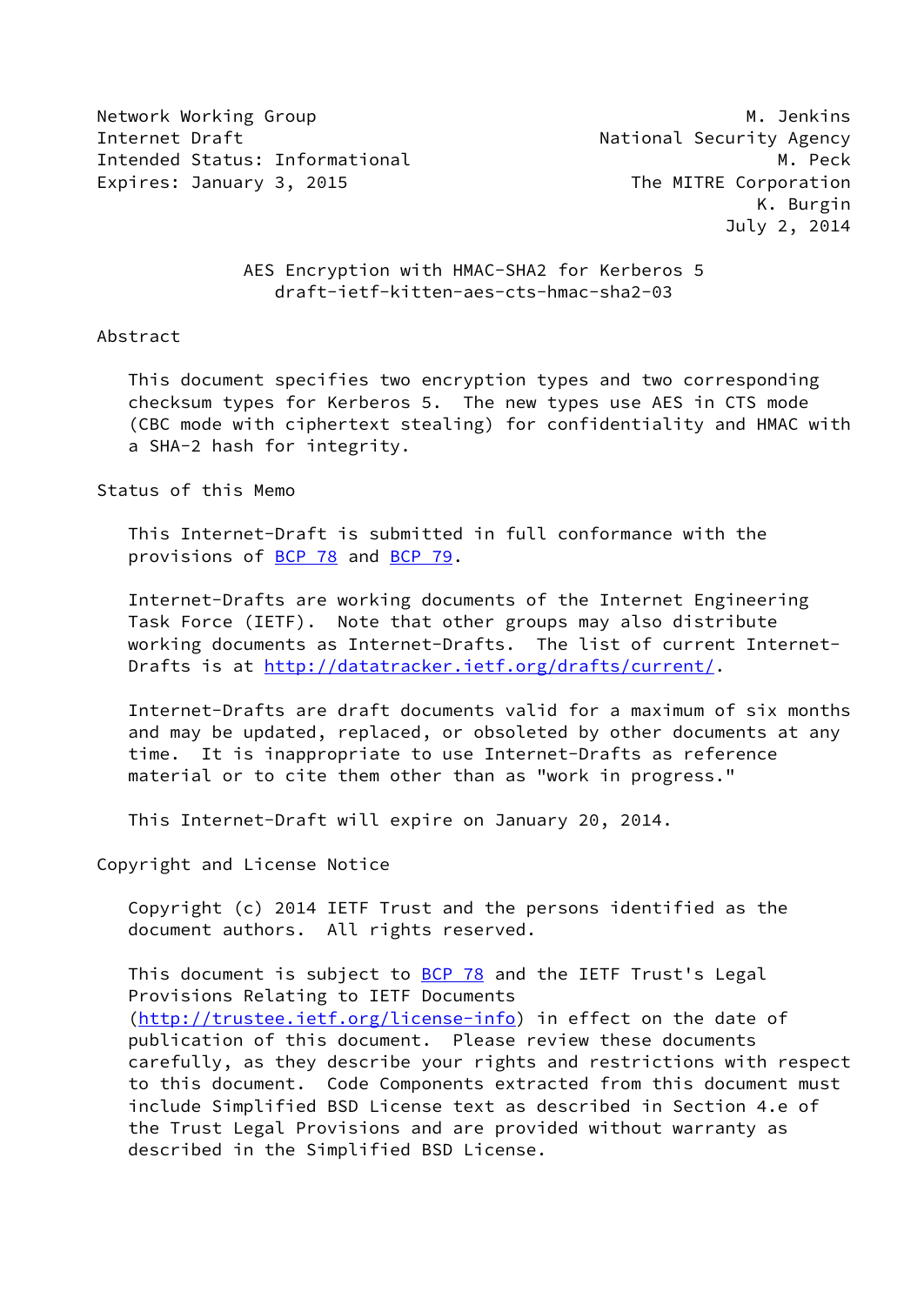| Internet-Draft                                                            | AES-CTS HMAC-SHA2 For Kerberos 5 |  |  |  |  |  |  |  | July 2, 2014 |                |
|---------------------------------------------------------------------------|----------------------------------|--|--|--|--|--|--|--|--------------|----------------|
| Table of Contents                                                         |                                  |  |  |  |  |  |  |  |              |                |
|                                                                           |                                  |  |  |  |  |  |  |  |              | $\frac{3}{2}$  |
| Protocol Key Representation<br>2.                                         |                                  |  |  |  |  |  |  |  |              | $\overline{3}$ |
| 3.                                                                        |                                  |  |  |  |  |  |  |  |              | $\overline{3}$ |
| Key Generation from Pass Phrases<br>$\overline{4}$ .                      |                                  |  |  |  |  |  |  |  |              | $\overline{4}$ |
| Kerberos Algorithm Protocol Parameters<br>5.                              |                                  |  |  |  |  |  |  |  |              | $\sqrt{5}$     |
| 6.                                                                        |                                  |  |  |  |  |  |  |  |              | 6              |
| 7.                                                                        |                                  |  |  |  |  |  |  |  |              | $\mathbf{Z}$   |
| Security Considerations $\ldots \ldots \ldots \ldots \ldots \ldots$<br>8. |                                  |  |  |  |  |  |  |  |              |                |
| <u>8.1</u> . Random Values in Salt Strings                                |                                  |  |  |  |  |  |  |  |              | 8              |
| 9.                                                                        |                                  |  |  |  |  |  |  |  |              |                |
| References<br>10.                                                         |                                  |  |  |  |  |  |  |  |              | 8              |
| 10.1.                                                                     | Normative References             |  |  |  |  |  |  |  |              | 8              |
| 10.2. Informative References                                              |                                  |  |  |  |  |  |  |  |              | 9              |

 [Appendix A](#page-9-2). Test Vectors . . . . . . . . . . . . . . . . . . . . [9](#page-9-1) Authors' Addresses . . . . . . . . . . . . . . . . . . . . . . . . [15](#page-15-0)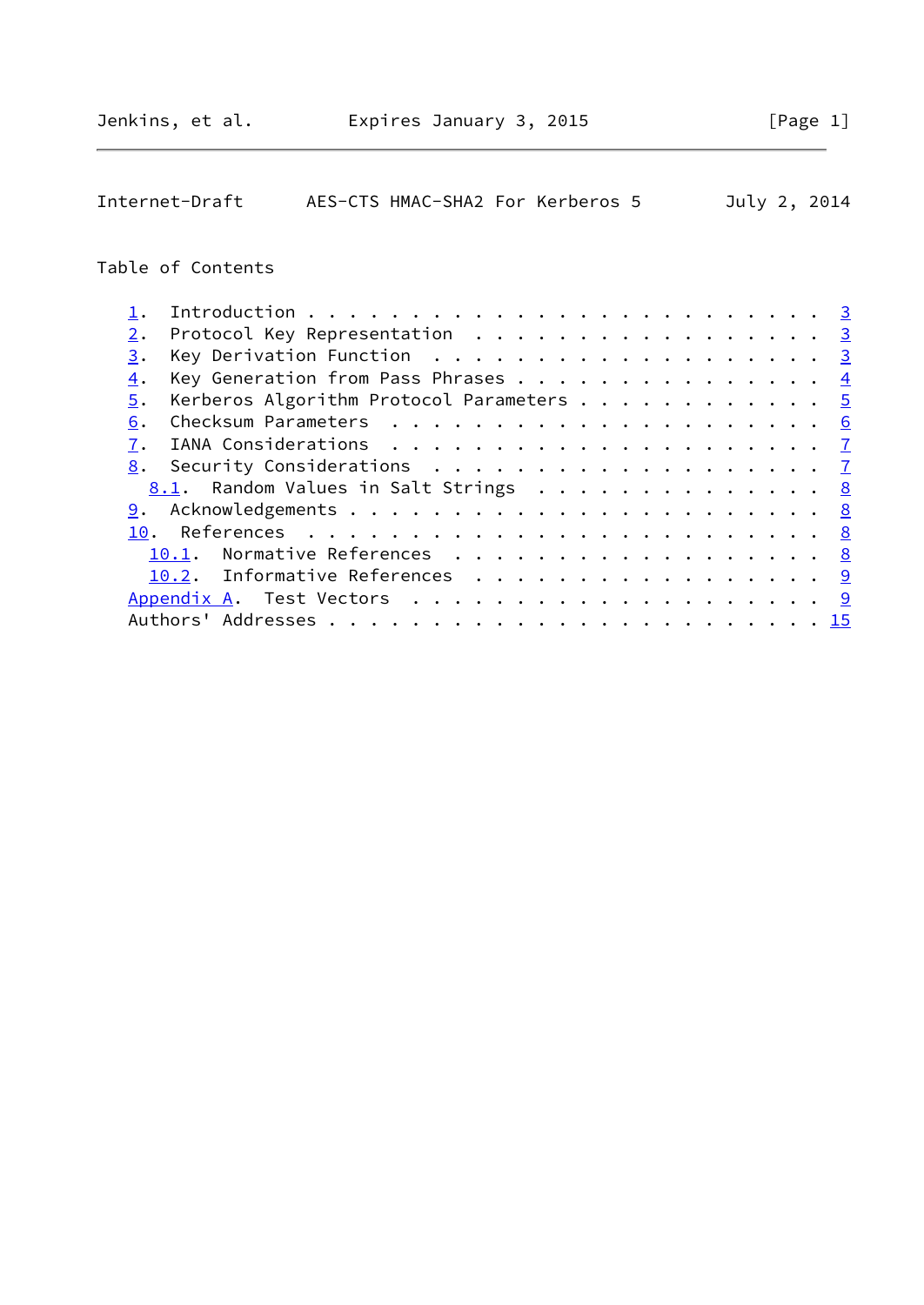Jenkins, et al. Expires January 3, 2015 [Page 2]

<span id="page-2-1"></span>Internet-Draft AES-CTS HMAC-SHA2 For Kerberos 5 July 2, 2014

#### <span id="page-2-0"></span>[1](#page-2-0). Introduction

 This document defines two encryption types and two corresponding checksum types for Kerberos 5 using AES with 128-bit or 256-bit keys.

 To avoid ciphertext expansion, we use a variation of the CBC-CS3 mode defined in [SP800-38A+], also referred to as ciphertext stealing or CTS mode. The new types conform to the framework specified in [\[RFC3961](https://datatracker.ietf.org/doc/pdf/rfc3961)], but do not use the simplified profile.

 The encryption and checksum types defined in this document are intended to support environments that desire to use SHA-256 or SHA- 384 as the hash algorithm. Differences between the encryption and checksum types defined in this document and the pre-existing Kerberos AES encryption and checksum types specified in [\[RFC3962](https://datatracker.ietf.org/doc/pdf/rfc3962)] are:

- \* The pseudorandom function used by PBKDF2 is HMAC-SHA-256 or HMAC- SHA-384.
- \* A key derivation function from [[SP800-108\]](#page-9-3) using the SHA-256 or SHA-384 hash algorithm is used to produce keys for encryption, integrity protection, and checksum operations.
- $*$  The HMAC is calculated over the cipherstate concatenated with the AES output, instead of being calculated over the confounder and plaintext. This allows the message receiver to verify the integrity of the message before decrypting the message.
- \* The HMAC algorithm uses the SHA-256 or SHA-384 hash algorithm for integrity protection and checksum operations.

### <span id="page-2-2"></span>[2](#page-2-2). Protocol Key Representation

 The AES key space is dense, so we can use random or pseudorandom octet strings directly as keys. The byte representation for the key is described in [\[FIPS197](#page-8-4)], where the first bit of the bit string is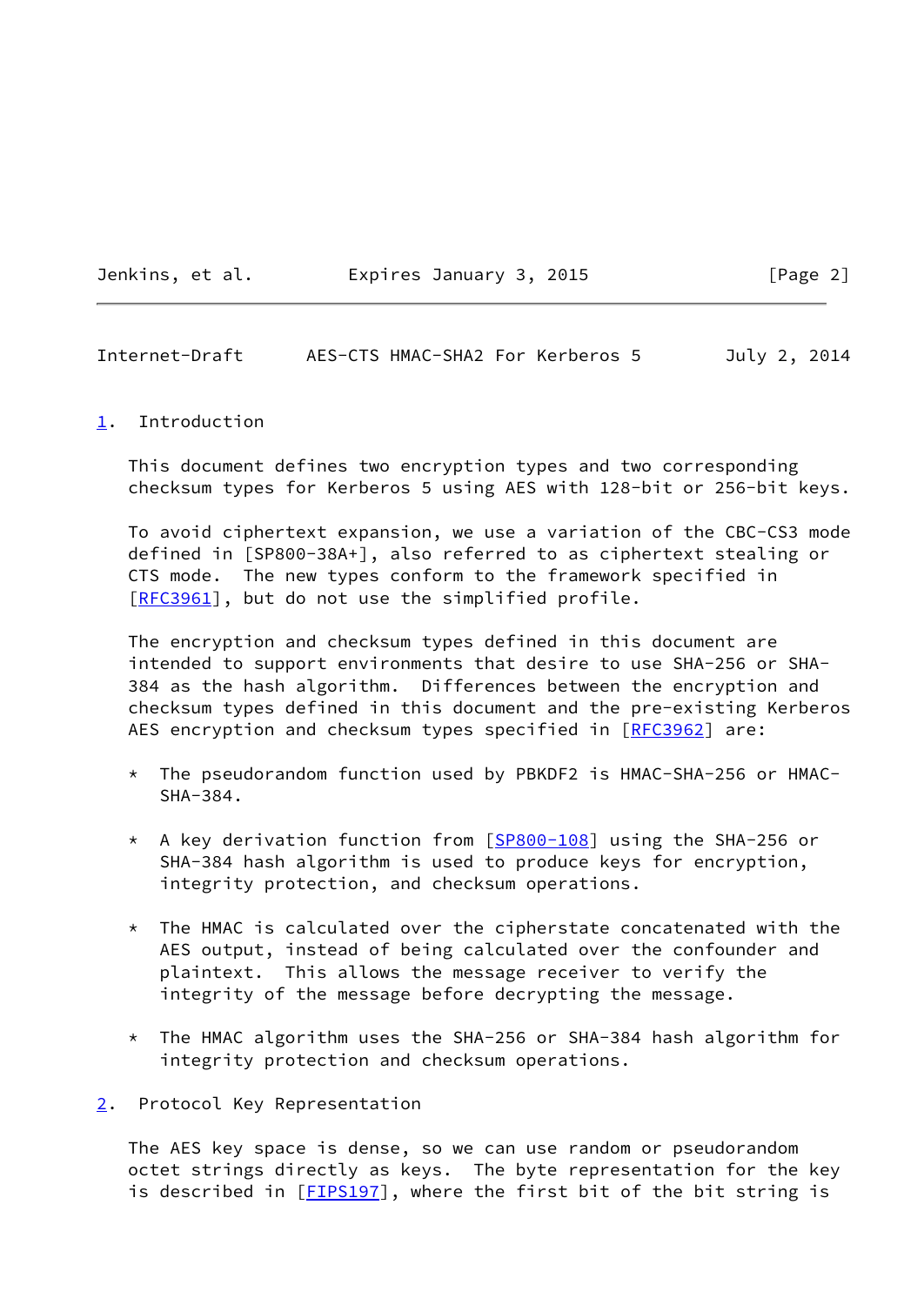the high bit of the first byte of the byte string (octet string).

# <span id="page-3-0"></span>[3](#page-3-0). Key Derivation Function

We use a key derivation function from Section 5.1 of [\[SP800-108\]](#page-9-3) which uses the HMAC algorithm as the PRF. The counter i is expressed as four octets in big-endian order. The length of the output key in bits (denoted as k) is also represented as four octets in big-endian order. The "Label" input to the KDF is the usage constant supplied to the key derivation function, and the "Context" input is null. Each application of the KDF only requires a single iteration of the PRF, so  $n = 1$  in the notation of  $[SP800-108]$ .

| Jenkins, et al. | Expires January 3, 2015 | [Page 3] |
|-----------------|-------------------------|----------|
|-----------------|-------------------------|----------|

<span id="page-3-1"></span>Internet-Draft AES-CTS HMAC-SHA2 For Kerberos 5 July 2, 2014

 In the following summary, | indicates concatenation. The random-to key function is the identity function. The k-truncate function is defined in [\[RFC3961\], Section](https://datatracker.ietf.org/doc/pdf/rfc3961#section-5.1) 5.1.

When the encryption type is aes128-cts-hmac-sha256-128, the output key length k is 128 bits for all applications of KDF-HMAC-SHA2(key, constant) which is computed as follows:

 K1 = HMAC-SHA-256(key, 00 00 00 01 | constant | 00 | 00 00 00 80) KDF-HMAC-SHA2(key, constant) = random-to-key(k-truncate(K1))

 When the encryption type is aes256-cts-hmac-sha384-192, the output key length k is 256 bits when deriving the base-key (from a passphrase as described in  $Section 4$ , Ke, and Kp. The output key length k is 192 bits when deriving Kc and Ki. KDF-HMAC-SHA2(key, constant) is computed as follows:

 If deriving Kc or Ki (the constant ends with 0x99 or 0x55):  $k = 192$  K1 = HMAC-SHA-384(key, 00 00 00 01 | constant | 00 | 00 00 00 C0) KDF-HMAC-SHA2(key, constant) = random-to-key(k-truncate(K1))

 If deriving the base-key (the constant is "kerberos", the byte string 0x6B65726265726F73), Ke (the constant ends with 0xAA), or Kp (the constant is "prf", the byte string 0x707266):  $k = 256$  K1 = HMAC-SHA-384(key, 00 00 00 01 | constant | 00 | 00 00 01 00) KDF-HMAC-SHA2(key, constant) = random-to-key(k-truncate(K1))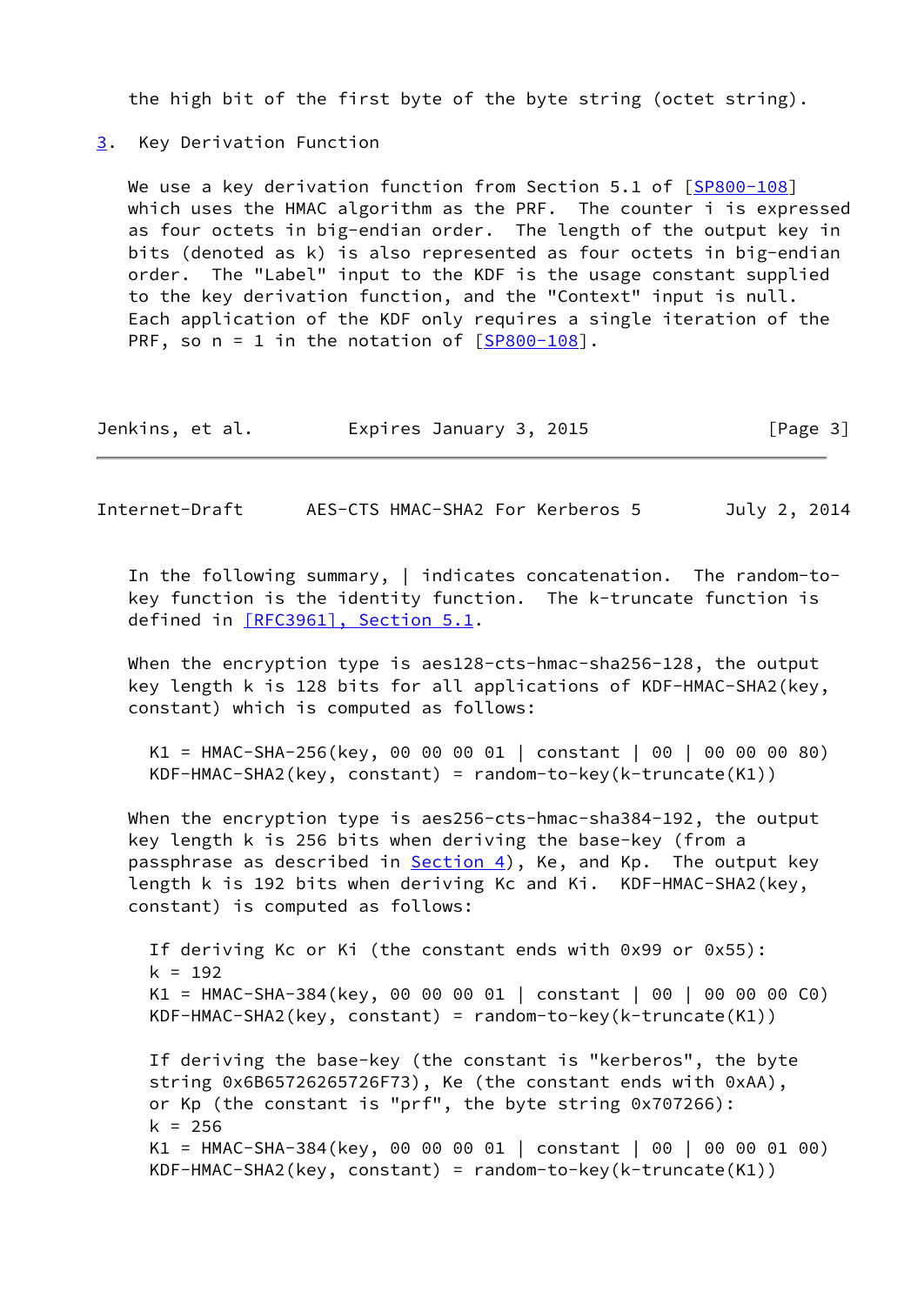<span id="page-4-0"></span>[4](#page-4-0). Key Generation from Pass Phrases

 PBKDF2 [\[RFC2898](https://datatracker.ietf.org/doc/pdf/rfc2898)] is used to derive the base-key from a passphrase and salt.

 If no string-to-key parameters are specified, the default number of iterations is 32,768.

 To ensure that different long-term base-keys are used with different enctypes, we prepend the enctype name to the salt, separated by a null byte. The enctype-name is "aes128-cts-hmac sha256-128" or "aes256-cts-hmac-sha384-192" (without the quotes). The user's long-term base-key is derived as follows

```
saltp = enctype-name \vert 0x00 \vert salt
 tkey = random-to-key(PBKDF2(passphrase, saltp,
                           iter_count, keylength))
 base-key = KDF-HMAC-SHA2(tkey, "kerberos") where "kerberos" is the
            byte string {0x6B65726265726F73}.
```

| Jenkins, et al. | Expires January 3, 2015 | [Page 4] |
|-----------------|-------------------------|----------|
|-----------------|-------------------------|----------|

<span id="page-4-2"></span>Internet-Draft AES-CTS HMAC-SHA2 For Kerberos 5 July 2, 2014

 where the pseudorandom function used by PBKDF2 is HMAC-SHA-256 when the enctype is "aes128-cts-hmac-sha256-128" and HMAC-SHA-384 when the enctype is "aes256-cts-hmac-sha384-192", the value for keylength is the AES key length (128 or 256 bits), and the algorithm KDF-HMAC-SHA2 is defined in [Section 3.](#page-3-0)

<span id="page-4-1"></span>[5](#page-4-1). Kerberos Algorithm Protocol Parameters

 The cipherstate is used as the formal initialization vector (IV) input into CBC-CS3. The plaintext is prepended with a 16-octet random nonce generated by the message originator, known as a confounder.

 The ciphertext is a concatenation of the output of AES in CBC-CS3 mode and the HMAC of the cipherstate concatenated with the AES output. The HMAC is computed using either SHA-256 or SHA-384 depending on the encryption type. The output of HMAC-SHA-256 is truncated to 128 bits and the output of HMAC-SHA-384 is truncated to 192 bits. Sample test vectors are given in [Appendix A.](#page-9-2)

 Decryption is performed by removing the HMAC, verifying the HMAC against the cipherstate concatenated with the ciphertext, and then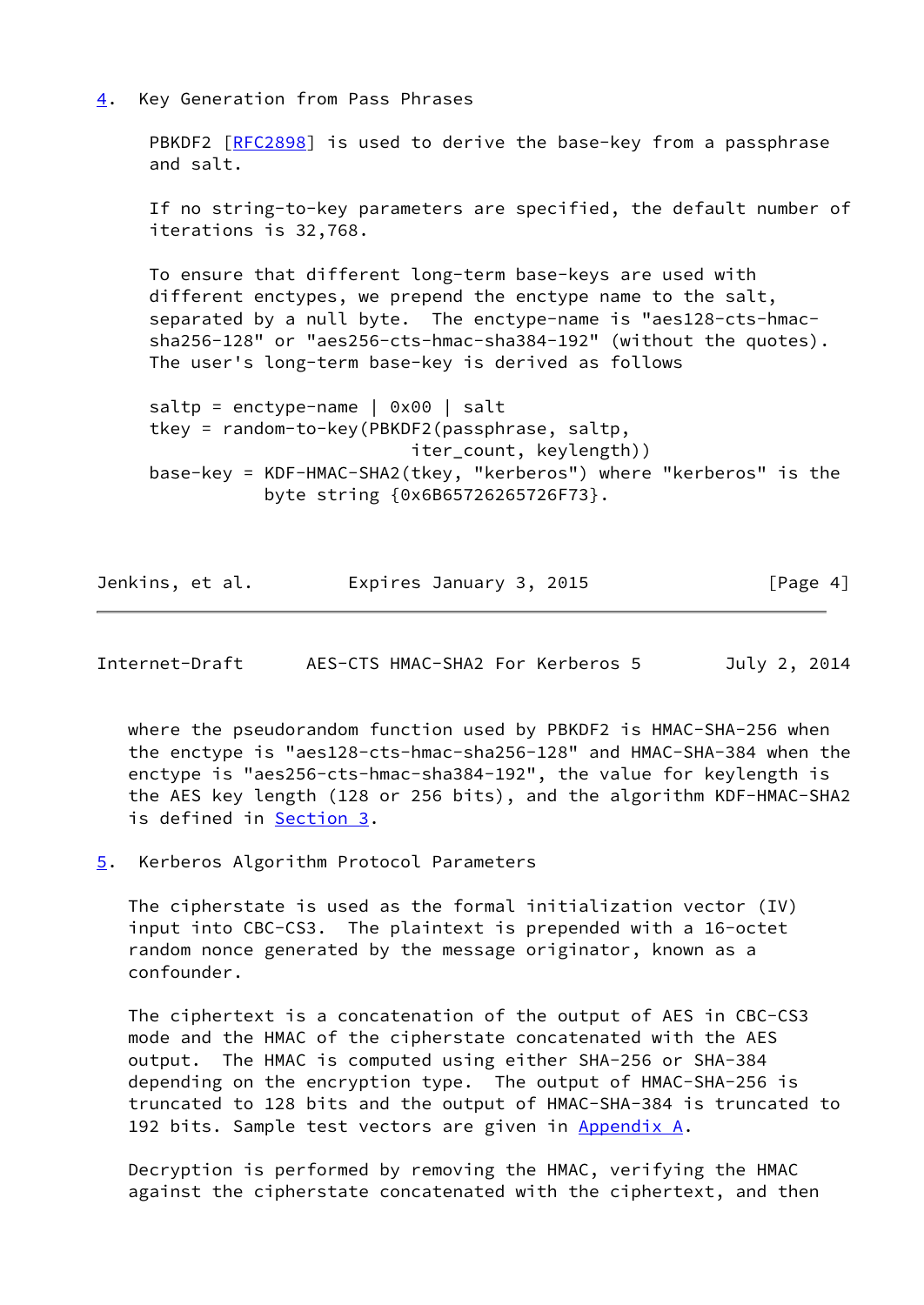decrypting the ciphertext if the HMAC is correct. Finally, the first 16 octets of the decryption output (the confounder) is discarded, and the remainder is returned as the plaintext decryption output.

 The following parameters apply to the encryption types aes128-cts hmac-sha256-128 and aes256-cts-hmac-sha384-192.

protocol key format: as defined in [Section 2.](#page-2-2)

specific key structure: three protocol-format keys: { Kc, Ke, Ki }.

required checksum mechanism: as defined in **Section 6**.

key-generation seed length: key size (128 or 256 bits).

string-to-key function: as defined in [Section 4.](#page-4-0)

default string-to-key parameters: 00 00 80 00.

random-to-key function: identity function.

 key-derivation function: KDF-HMAC-SHA2 as defined in [Section 3](#page-3-0). The key usage number is expressed as four octets in big-endian order.

 Kc = KDF-HMAC-SHA2(base-key, usage | 0x99) Ke = KDF-HMAC-SHA2(base-key, usage | 0xAA)

| Jenkins, et al. |  | Expires January 3, 2015 | [Page 5] |
|-----------------|--|-------------------------|----------|
|-----------------|--|-------------------------|----------|

<span id="page-5-0"></span>Internet-Draft AES-CTS HMAC-SHA2 For Kerberos 5 July 2, 2014

Ki = KDF-HMAC-SHA2(base-key, usage | 0x55)

 cipherstate: a 128-bit CBC initialization vector derived from the ciphertext.

initial cipherstate: all bits zero.

 encryption function: as follows, where E() is AES encryption in CBC-CS3 mode, and h is the size of truncated HMAC.

 N = random nonce of length 128 bits (the AES block size) IV = cipherstate  $C = E(Ke, N | plaintext, IV)$  $H = HMAC(Ki, IV \mid C)$ ciphertext =  $C$  | H[1..h]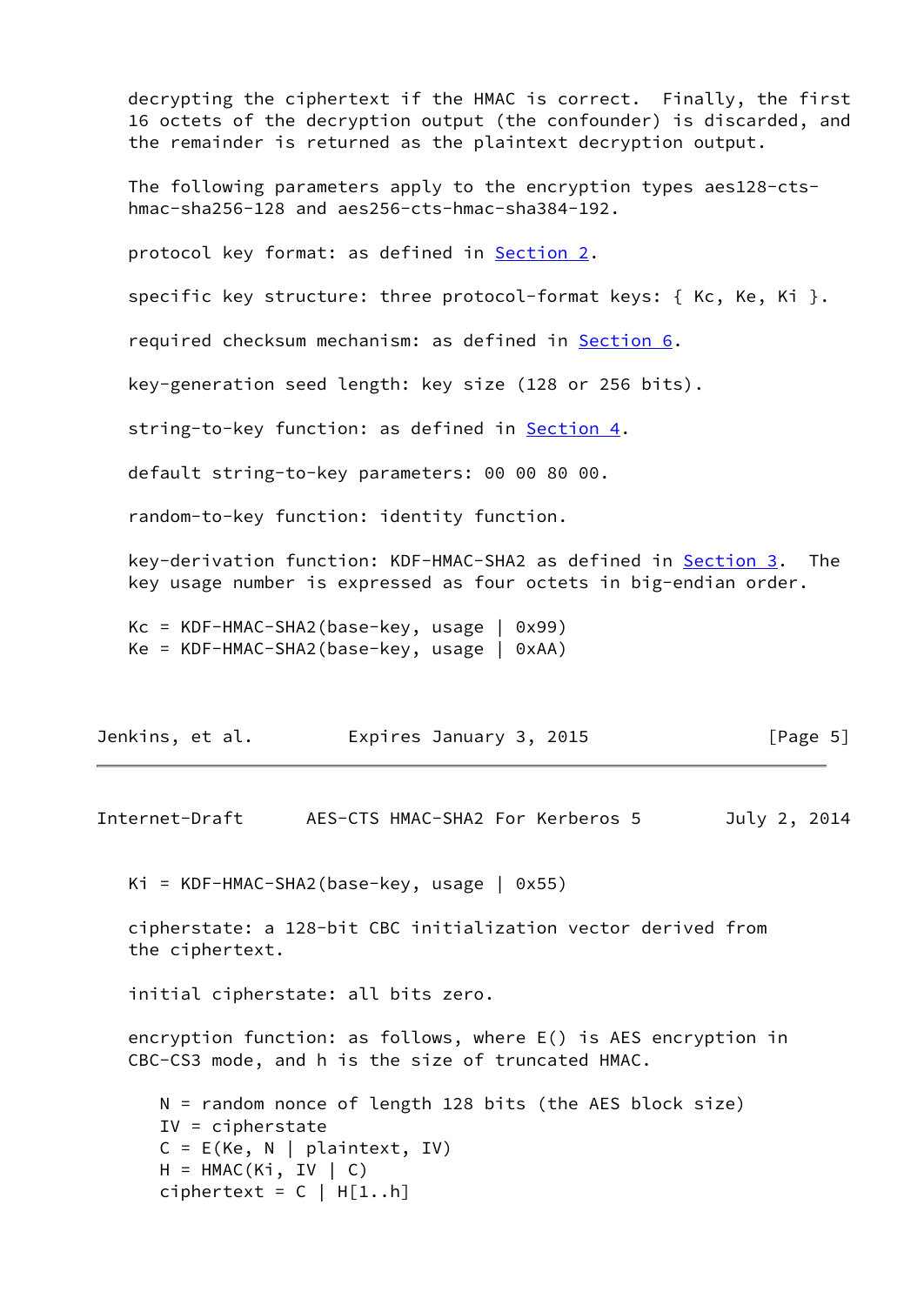```
 cipherstate = the last full (128 bit) block of C
       (i.e. the next-to-last block if the last block
       is not a full 128 bits)
    decryption function: as follows, where D() is AES decryption in
    CBC-CS3 mode, and h is the size of truncated HMAC.
      (C, H) = ciphertext IV = cipherstate
       if H != HMAC(Ki, IV | C)[1..h]
           stop, report error
      (N, P) = D(Ke, C, IV) Note: N is set to the first block of the decryption output,
       P is set to the rest of the output.
       cipherstate = the last full (128 bit) block of C
       (i.e. the next-to-last block if the last block
       is not a full 128 bits)
    pseudo-random function:
       If the enctype is aes128-cts-hmac-sha256-128:
      k = 128 If the enctype is aes256-cts-hmac-sha384-192:
      k = 256 Kp = KDF-HMAC-SHA2(base-key, "prf")
      PRF = k-truncate(HMAC-SHA2(Kp, octet-string))
      where SHA2 is SHA-256 if the enctype is
       aes128-cts-hmac-sha256-128,
       and is SHA-384 if the enctype is aes256-cts-hmac-sha384-192.
6. Checksum Parameters
Jenkins, et al. Expires January 3, 2015 [Page 6]
Internet-Draft AES-CTS HMAC-SHA2 For Kerberos 5 July 2, 2014
    The following parameters apply to the checksum types hmac-sha256-128-
    aes128 and hmac-sha384-192-aes256, which are the associated checksums
    for aes128-cts-hmac-sha256-128 and aes256-cts-hmac-sha384-192,
    respectively.
    associated cryptosystem: AES-128-CTS or AES-256-CTS as appropriate.
    get_mic: HMAC(Kc, message)[1..h].
```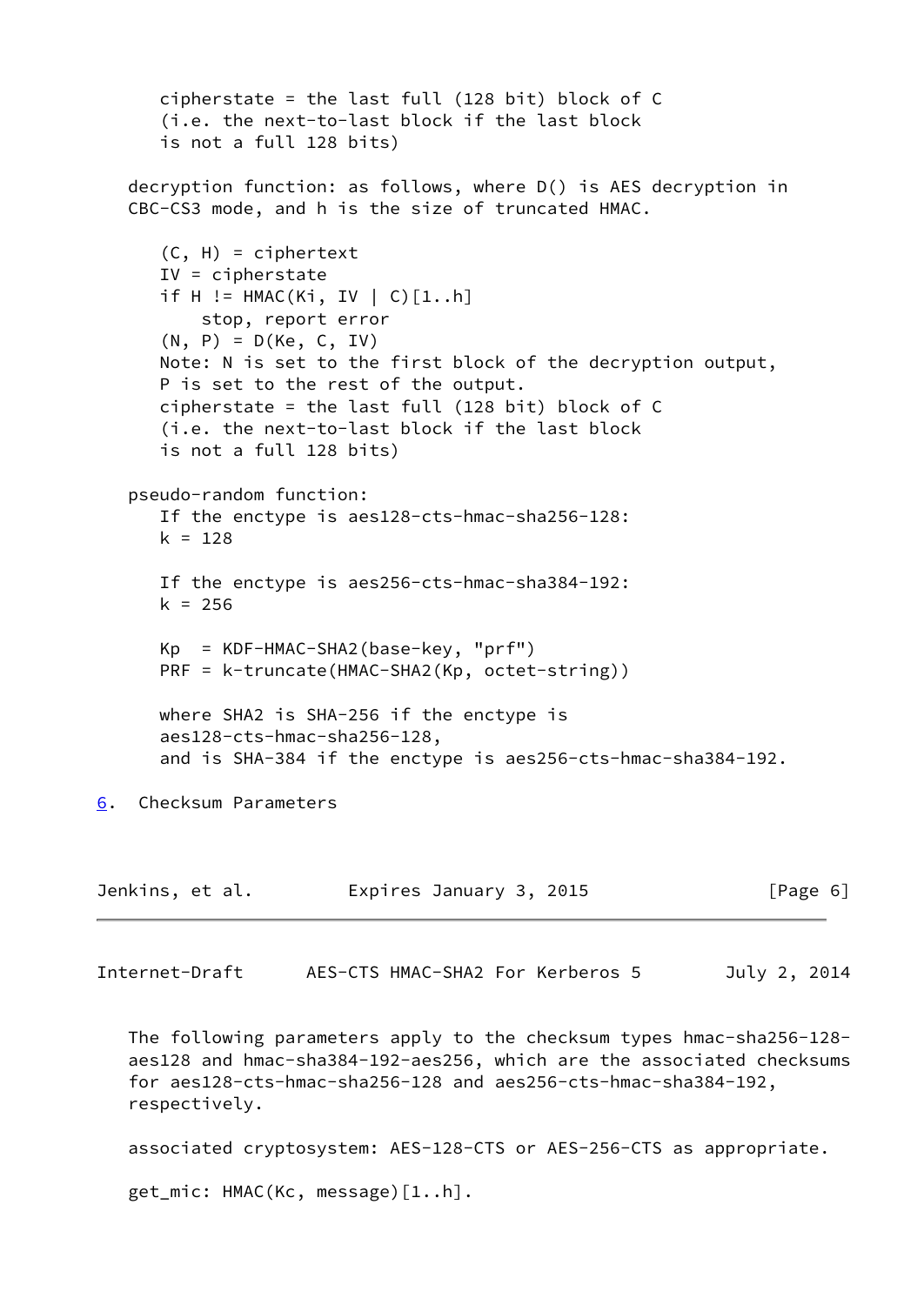verify\_mic: get\_mic and compare.

<span id="page-7-0"></span>[7](#page-7-0). IANA Considerations

IANA is requested to assign:

 Encryption type numbers for aes128-cts-hmac-sha256-128 and aes256-cts-hmac-sha384-192 in the Kerberos Encryption Type Numbers registry.

|       | Etype encryption type      | Reference       |  |  |  |
|-------|----------------------------|-----------------|--|--|--|
|       |                            |                 |  |  |  |
| TRD1. | aes128-cts-hmac-sha256-128 | [this document] |  |  |  |
| TRD2. | aes256-cts-hmac-sha384-192 | [this document] |  |  |  |

 Checksum type numbers for hmac-sha256-128-aes128 and hmac-sha384-192 aes256 in the Kerberos Checksum Type Numbers registry.

|      | Sumtype Checksum type             |      | Size Reference  |
|------|-----------------------------------|------|-----------------|
|      |                                   |      |                 |
| TBD3 | hmac-sha256-128-aes128            | - 16 | [this document] |
| TRD4 | $hmac - sha384 - 192 - aes256$ 24 |      | [this document] |

<span id="page-7-1"></span>[8](#page-7-1). Security Considerations

 This specification requires implementations to generate random values. The use of inadequate pseudo-random number generators (PRNGs) can result in little or no security. The generation of quality random numbers is difficult. [[RFC4086](https://datatracker.ietf.org/doc/pdf/rfc4086)] offers random number generation guidance.

 This document specifies a mechanism for generating keys from pass phrases or passwords. The salt and iteration count resist brute force and dictionary attacks, however, it is still important to choose or generate strong passphrases.

 NIST guidance in section 5.3 of [\[SP800-38A](#page-9-4)] requires CBC initialization vectors be unpredictable. This specification does not formally comply with that guidance. However, the use of a confounder

| Jenkins, et al. | Expires January 3, 2015 | [Page 7] |
|-----------------|-------------------------|----------|
|-----------------|-------------------------|----------|

<span id="page-7-2"></span>Internet-Draft AES-CTS HMAC-SHA2 For Kerberos 5 July 2, 2014

as the first block of plaintext fills the cryptographic role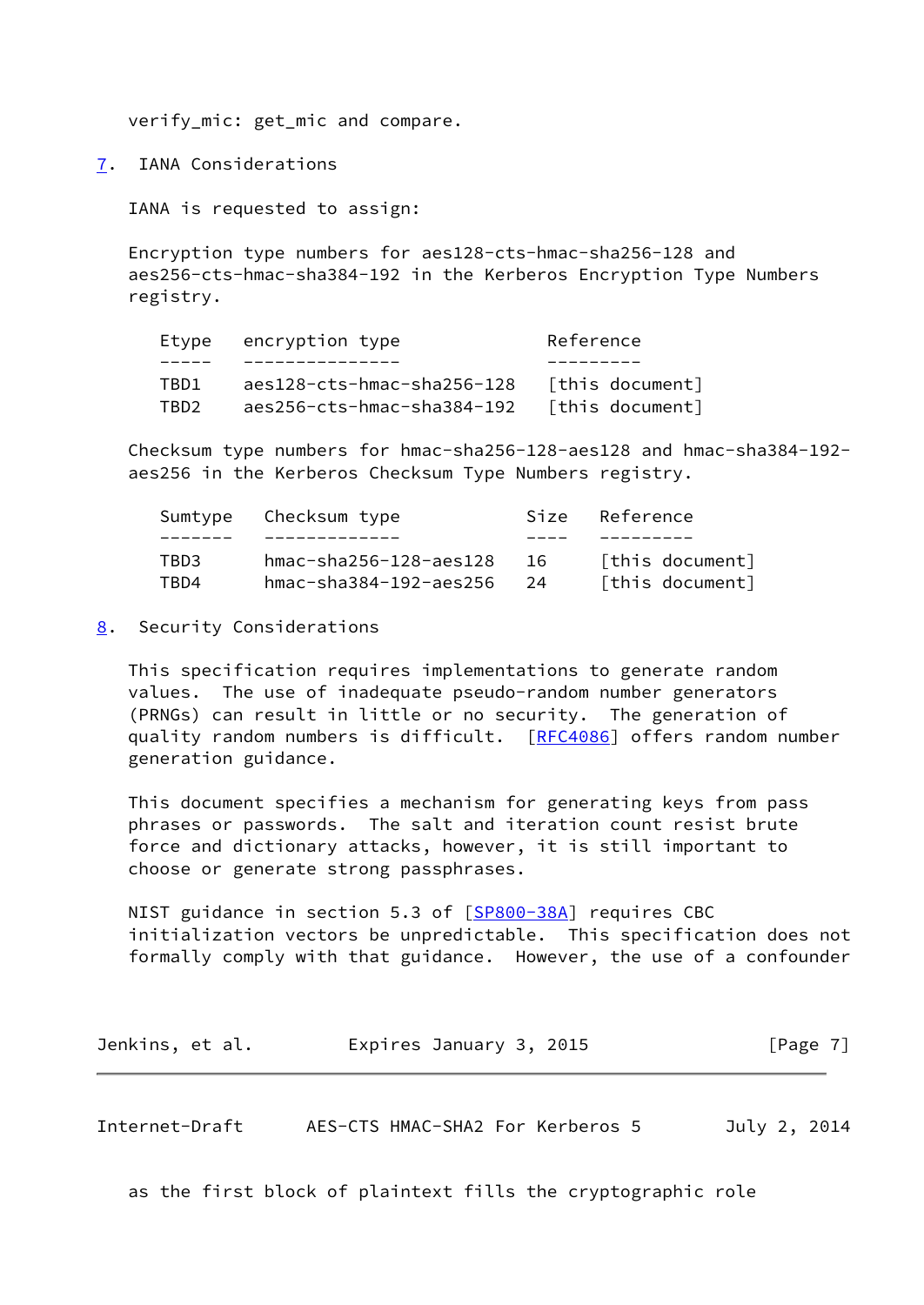typically played by an initialization vector. This approach was chosen to align with other Kerberos cryptosystem approaches.

<span id="page-8-0"></span>[8.1](#page-8-0). Random Values in Salt Strings

NIST guidance in Section 5.1 of [\[SP800-132](#page-9-5)] requires that a portion of the salt of at least 128 bits shall be randomly generated. Some known issues with including random values in Kerberos encryption type salt strings are:

\* The string-to-key function as defined in [\[RFC3961](https://datatracker.ietf.org/doc/pdf/rfc3961)] requires the salt to be valid UTF-8 strings. Not every 128-bit random string will be valid UTF-8.

 Further, using a salt containing a random portion may have the following issues with some implementations:

 $*$  Cross-realm TGTs are typically managed by entering the same password at two KDCs to get the same keys. If each KDC uses a random salt, they won't have the same keys.

- \* Random salts may interfere with password history checking.
- \* ktutil's add\_entry command assumes the default salt.
- <span id="page-8-1"></span>[9](#page-8-1). Acknowledgements

 Kelley Burgin was employed at the National Security Agency during much of the work on this document.

- <span id="page-8-2"></span>[10.](#page-8-2) References
- <span id="page-8-3"></span>[10.1](#page-8-3). Normative References
	- [RFC2898] Kaliski, B., "PKCS #5: Password-Based Cryptography Specification Version 2.0", [RFC 2898](https://datatracker.ietf.org/doc/pdf/rfc2898), September 2000.
	- [RFC3961] Raeburn, K., "Encryption and Checksum Specifications for Kerberos 5", [RFC 3961](https://datatracker.ietf.org/doc/pdf/rfc3961), February 2005.
	- [RFC3962] Raeburn, K., "Advanced Encryption Standard (AES) Encryption for Kerberos 5", [RFC 3962](https://datatracker.ietf.org/doc/pdf/rfc3962), February 2005.

<span id="page-8-4"></span> [FIPS197] National Institute of Standards and Technology, "Advanced Encryption Standard (AES)", FIPS PUB 197, November 2001.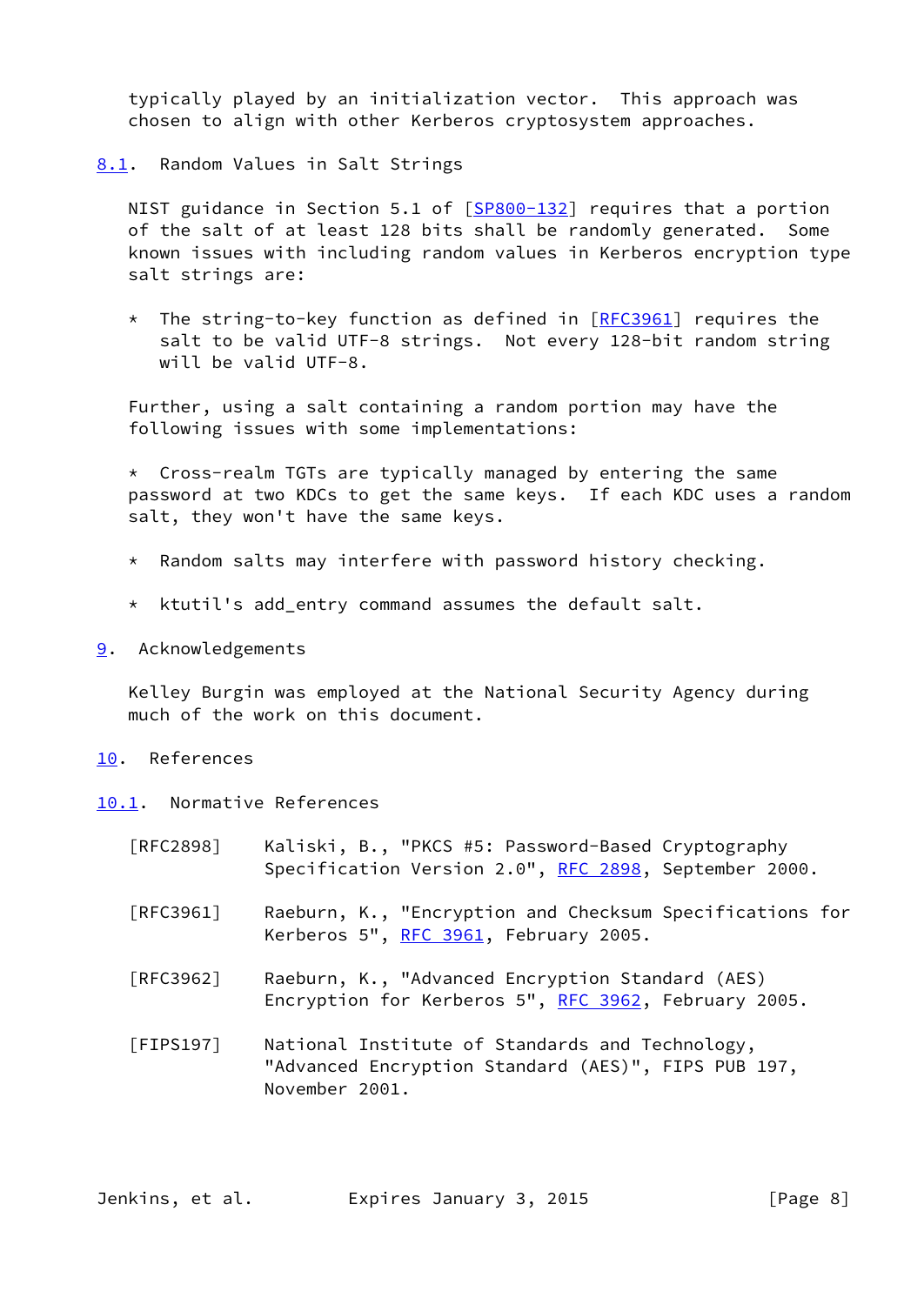- <span id="page-9-1"></span> [SP800-38A+] National Institute of Standards and Technology, "Recommendation for Block Cipher Modes of Operation: Three Variants of Ciphertext Stealing for CBC Mode", NIST Special Publication 800-38A Addendum, October 2010.
- <span id="page-9-3"></span> [SP800-108] National Institute of Standards and Technology, "Recommendation for Key Derivation Using Pseudorandom Functions", NIST Special Publication 800-108, October 2009.

<span id="page-9-0"></span>[10.2](#page-9-0). Informative References

- [RFC4086] Eastlake 3rd, D., Schiller, J., and S. Crocker, "Randomness Requirements for Security", [BCP 106](https://datatracker.ietf.org/doc/pdf/bcp106), [RFC](https://datatracker.ietf.org/doc/pdf/rfc4086) [4086](https://datatracker.ietf.org/doc/pdf/rfc4086), June 2005.
- <span id="page-9-4"></span> [SP800-38A] National Institute of Standards and Technology, "Recommendation for Block Cipher Modes of Operation: Methods and Techniques", NIST Special Publication 800-38A, December 2001.
- <span id="page-9-5"></span> [SP800-132] National Institute of Standards and Technology, "Recommendation for Password-Based Key Derivation, Part 1: Storage Applications", NIST Special Publication 800- 132, June 2010.

<span id="page-9-2"></span>[Appendix A.](#page-9-2) Test Vectors

Sample results for string-to-key conversion:

--------------------------------------------

 Iteration count = 32768 Pass phrase = "password" Saltp for creating 128-bit base-key: 61 65 73 31 32 38 2D 63 74 73 2D 68 6D 61 63 2D 73 68 61 32 35 36 2D 31 32 38 00 10 DF 9D D7 83 E5 BC 8A CE A1 73 0E 74 35 5F 61 41 54 48 45 4E 41 2E 4D 49 54 2E 45 44 55 72 61 65 62 75 72 6E

```
 (The saltp is "aes128-cts-hmac-sha256-128" | 0x00 |
  random 16 byte valid UTF-8 sequence | "ATHENA.MIT.EDUraeburn")
 128-bit base-key:
    08 9B CA 48 B1 05 EA 6E A7 7C A5 D2 F3 9D C5 E7
```
 Saltp for creating 256-bit base-key: 61 65 73 32 35 36 2D 63 74 73 2D 68 6D 61 63 2D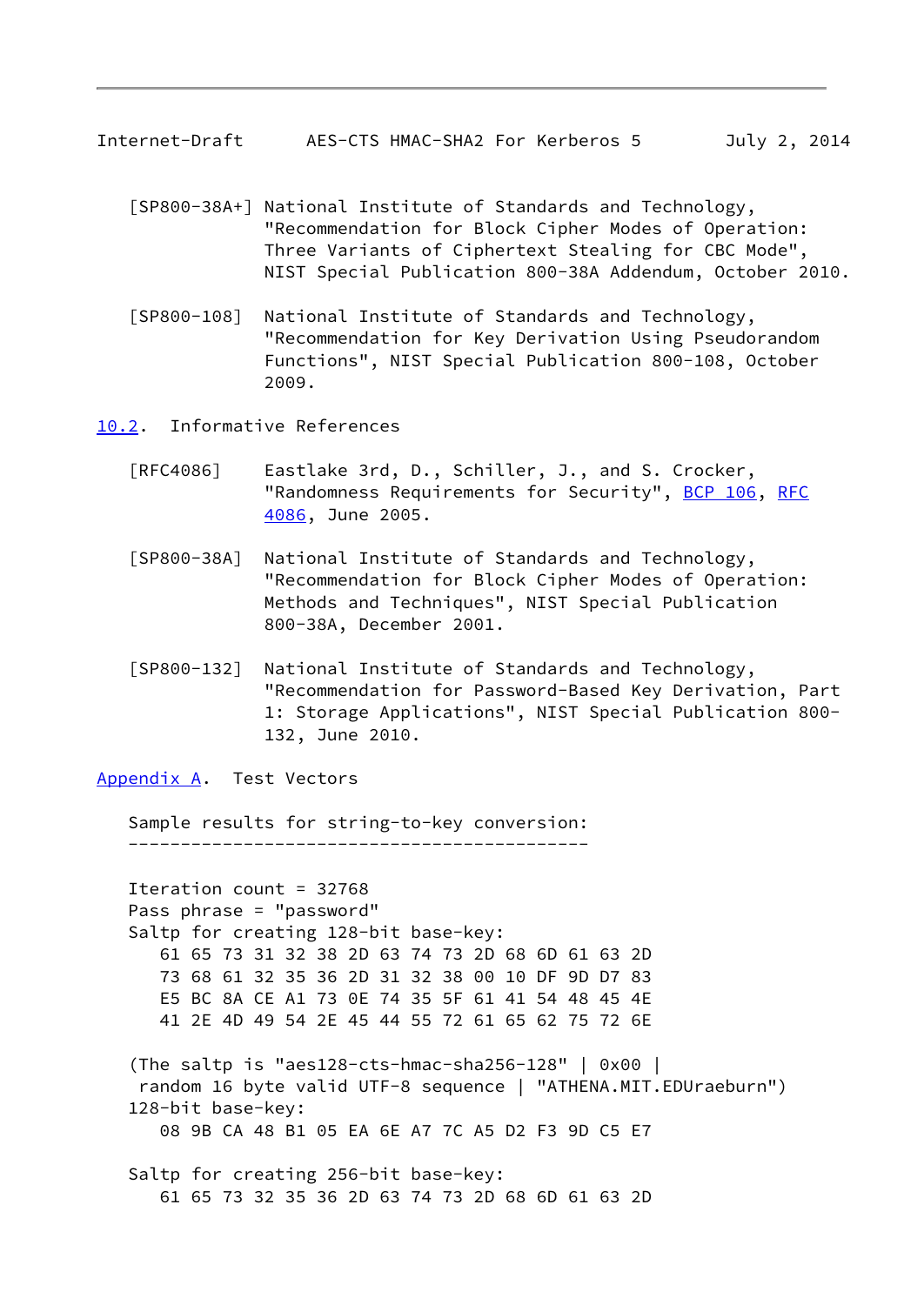73 68 61 33 38 34 2D 31 39 32 00 10 DF 9D D7 83 E5 BC 8A CE A1 73 0E 74 35 5F 61 41 54 48 45 4E

Jenkins, et al. Expires January 3, 2015 [Page 9] Internet-Draft AES-CTS HMAC-SHA2 For Kerberos 5 July 2, 2014 41 2E 4D 49 54 2E 45 44 55 72 61 65 62 75 72 6E (The saltp is "aes256-cts-hmac-sha384-192" | 0x00 | random 16 byte valid UTF-8 sequence | "ATHENA.MIT.EDUraeburn") 256-bit base-key: 45 BD 80 6D BF 6A 83 3A 9C FF C1 C9 45 89 A2 22 36 7A 79 BC 21 C4 13 71 89 06 E9 F5 78 A7 84 67 Sample results for key derivation: --------------------------------- enctype aes128-cts-hmac-sha256-128: 128-bit base-key: 37 05 D9 60 80 C1 77 28 A0 E8 00 EA B6 E0 D2 3C Kc value for key usage 2 (constant =  $0 \times 00000000299$ ): B3 1A 01 8A 48 F5 47 76 F4 03 E9 A3 96 32 5D C3 Ke value for key usage 2 (constant =  $0 \times 000000002$ AA): 9B 19 7D D1 E8 C5 60 9D 6E 67 C3 E3 7C 62 C7 2E Ki value for key usage 2 (constant =  $0 \times 00000000255$ ): 9F DA 0E 56 AB 2D 85 E1 56 9A 68 86 96 C2 6A 6C enctype aes256-cts-hmac-sha384-192: 256-bit base-key: 6D 40 4D 37 FA F7 9F 9D F0 D3 35 68 D3 20 66 98 00 EB 48 36 47 2E A8 A0 26 D1 6B 71 82 46 0C 52 Kc value for key usage 2 (constant =  $0 \times 00000000299$ ): EF 57 18 BE 86 CC 84 96 3D 8B BB 50 31 E9 F5 C4 BA 41 F2 8F AF 69 E7 3D Ke value for key usage 2 (constant =  $0 \times 000000002$ AA): 56 AB 22 BE E6 3D 82 D7 BC 52 27 F6 77 3F 8E A7 A5 EB 1C 82 51 60 C3 83 12 98 0C 44 2E 5C 7E 49 Ki value for key usage 2 (constant =  $0 \times 00000000255$ ): 69 B1 65 14 E3 CD 8E 56 B8 20 10 D5 C7 30 12 B6 22 C4 D0 0F FC 23 ED 1F Sample encryptions (all using the default cipher state): --------------------------------------------------------

 The following test vectors are for enctype aes128-cts-hmac-sha256-128: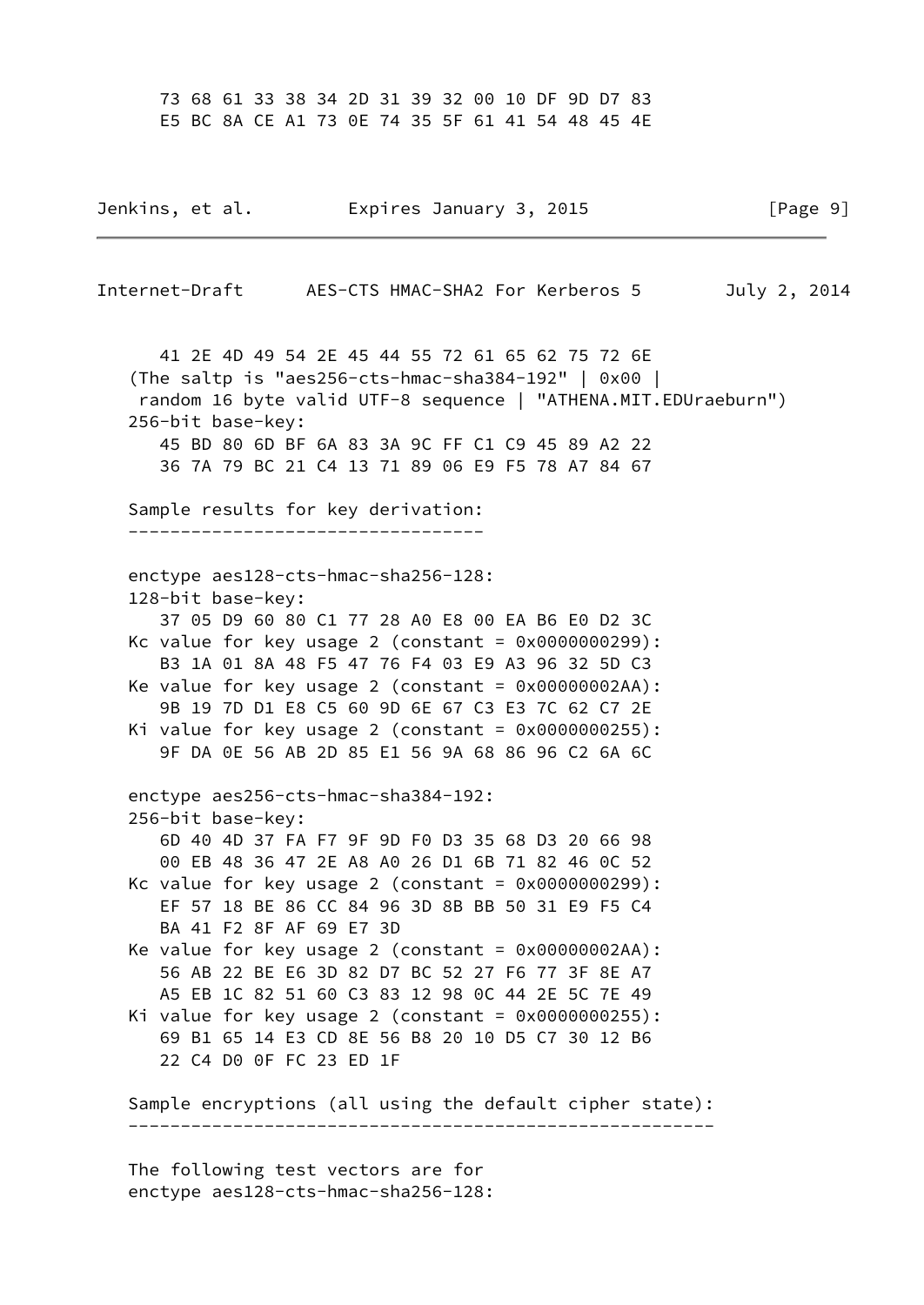Plaintext: (empty) Confounder: 7E 58 95 EA F2 67 24 35 BA D8 17 F5 45 A3 71 48 128-bit AES key: 9B 19 7D D1 E8 C5 60 9D 6E 67 C3 E3 7C 62 C7 2E 128-bit HMAC key: 9F DA 0E 56 AB 2D 85 E1 56 9A 68 86 96 C2 6A 6C AES Output:

| Jenkins, et al.                                                                          |  | Expires January 3, 2015 | [Page $10$ ] |
|------------------------------------------------------------------------------------------|--|-------------------------|--------------|
| Internet-Draft AES-CTS HMAC-SHA2 For Kerberos 5                                          |  |                         | July 2, 2014 |
| EF 85 FB 89 0B B8 47 2F 4D AB 20 39 4D CA 78 1D                                          |  |                         |              |
| Truncated HMAC Output:<br>AD 87 7E DA 39 D5 0C 87 0C 0D 5A 0A 8E 48 C7 18                |  |                         |              |
| Ciphertext (AES Output   HMAC Output):                                                   |  |                         |              |
| EF 85 FB 89 0B B8 47 2F 4D AB 20 39 4D CA 78 1D                                          |  |                         |              |
| AD 87 7E DA 39 D5 0C 87 0C 0D 5A 0A 8E 48 C7 18                                          |  |                         |              |
|                                                                                          |  |                         |              |
| Plaintext: (length less than block size)                                                 |  |                         |              |
| 00 01 02 03 04 05                                                                        |  |                         |              |
| Confounder:                                                                              |  |                         |              |
| 7B CA 28 5E 2F D4 13 0F B5 5B 1A 5C 83 BC 5B 24                                          |  |                         |              |
| 128-bit AES key:                                                                         |  |                         |              |
| 4E FD A6 52 4E 6B 56 B4 F2 12 61 FB FC 93 21 AB                                          |  |                         |              |
| 128-bit HMAC key:                                                                        |  |                         |              |
| 29 1B 0C 37 73 D7 6E E6 BA 2C CF 1E 03 93 F6 3E                                          |  |                         |              |
| AES Output:                                                                              |  |                         |              |
| AB 70 F4 BA 9D 76 55 AF 24 B5 76 E4 6E FB 7A 98                                          |  |                         |              |
| F1 4B 93 65 9D 1B                                                                        |  |                         |              |
| Truncated HMAC Output:                                                                   |  |                         |              |
| A0 C5 F4 7C AA 84 42 19 F9 08 AD ED EF 52 5B 71                                          |  |                         |              |
| Ciphertext:<br>AB 70 F4 BA 9D 76 55 AF 24 B5 76 E4 6E FB 7A 98                           |  |                         |              |
| F1 4B 93 65 9D 1B A0 C5 F4 7C AA 84 42 19 F9 08                                          |  |                         |              |
| AD ED EF 52 5B 71                                                                        |  |                         |              |
|                                                                                          |  |                         |              |
| Plaintext: (length equals block size)<br>00 01 02 03 04 05 06 07 08 09 0A 0B 0C 0D 0E 0F |  |                         |              |
| Confounder:                                                                              |  |                         |              |
| 56 AB 21 71 3F F6 2C 0A 14 57 20 0F 6F A9 94 8F                                          |  |                         |              |
| 128-bit AES key:                                                                         |  |                         |              |
| FF 82 40 42 4B CC BA 05 56 50 C0 39 3B 83 DF 3B                                          |  |                         |              |
| 128-bit HMAC key:                                                                        |  |                         |              |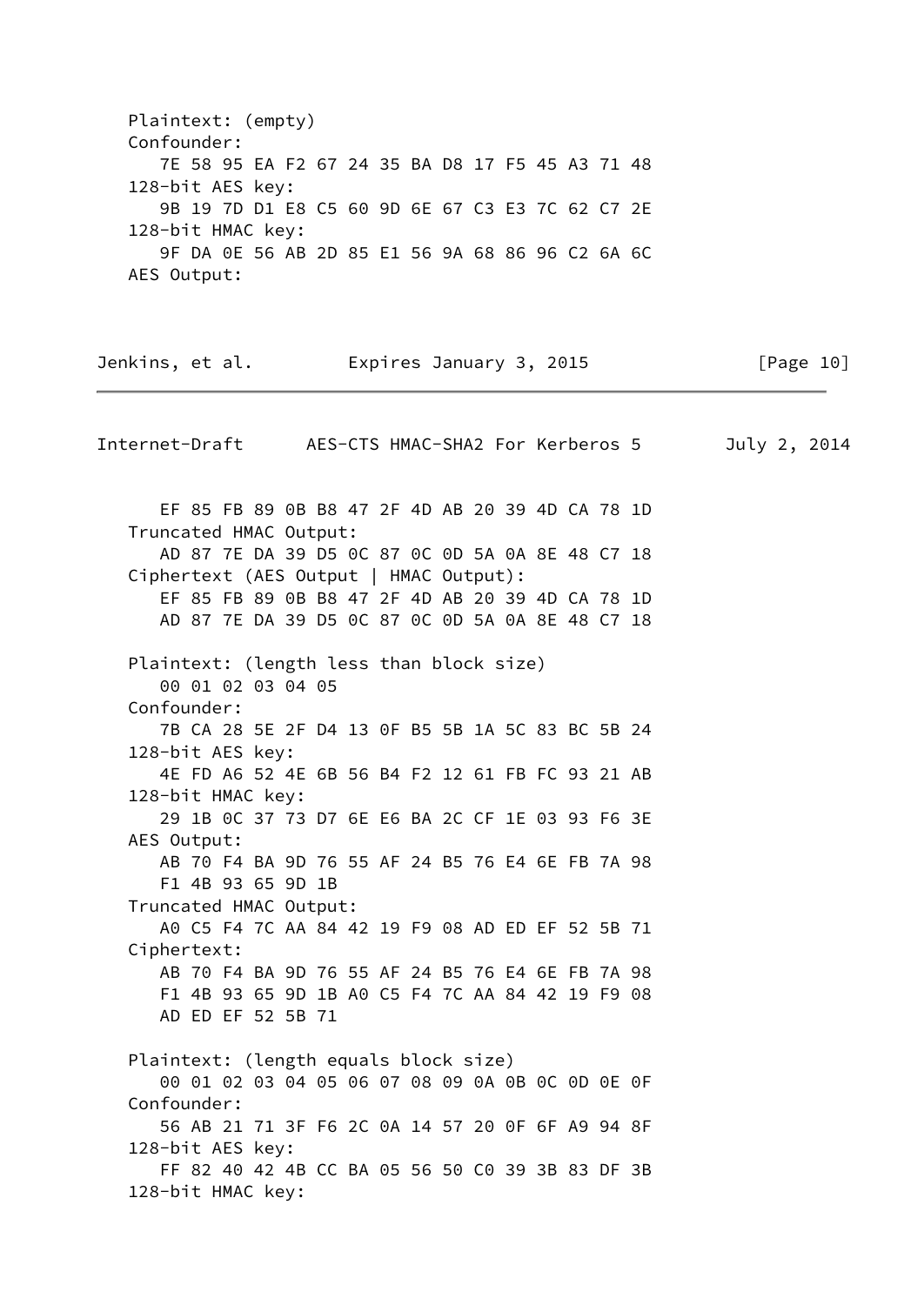ED 15 62 8B 45 35 8C BF 7F 50 E7 64 C2 6B 8A 1A AES Output: E7 34 8E 74 86 E5 A7 87 0F 51 2E 65 CA C8 65 75 78 26 FF C0 EA 5B 28 A8 B9 60 8B B3 08 CD E2 CC Truncated HMAC Output: C1 85 4E F2 F3 4D 02 35 4E C7 AA 53 BE 03 BE D5 Ciphertext: E7 34 8E 74 86 E5 A7 87 0F 51 2E 65 CA C8 65 75 78 26 FF C0 EA 5B 28 A8 B9 60 8B B3 08 CD E2 CC C1 85 4E F2 F3 4D 02 35 4E C7 AA 53 BE 03 BE D5 Plaintext: (length greater than block size) 00 01 02 03 04 05 06 07 08 09 0A 0B 0C 0D 0E 0F 10 11 12 13 14 Confounder: A7 A4 E2 9A 47 28 CE 10 66 4F B6 4E 49 AD 3F AC Jenkins, et al. **Expires January 3, 2015** [Page 11] Internet-Draft AES-CTS HMAC-SHA2 For Kerberos 5 July 2, 2014 128-bit AES key: B5 9B 88 75 AD 5D CA FF F7 79 4D 93 F8 19 9D 79 128-bit HMAC key: 0A 42 1D 72 2F 8F C2 D6 84 8B 1C DA D1 5A 49 C9 AES Output: C3 53 72 86 FF 9C FE 49 8D 2E FC FC 99 6D AC 2D 52 CA 56 03 B3 E8 68 EA 1E 9C 54 E8 2A E5 CE 7A 79 3E 21 09 7D Truncated HMAC Output: 5B 03 5D 78 A7 E9 84 75 EC 91 0C E3 7A A0 2A 7D Ciphertext: C3 53 72 86 FF 9C FE 49 8D 2E FC FC 99 6D AC 2D 52 CA 56 03 B3 E8 68 EA 1E 9C 54 E8 2A E5 CE 7A 79 3E 21 09 7D 5B 03 5D 78 A7 E9 84 75 EC 91 0C E3 7A A0 2A 7D The following test vectors are for enctype aes256-cts-hmac-sha384-192: Plaintext: (empty) Confounder: F7 64 E9 FA 15 C2 76 47 8B 2C 7D 0C 4E 5F 58 E4 256-bit AES key: 0F A2 0D 7D 03 33 EE 65 16 2C DA 67 E7 AD 0D 3C 5E 03 1F 3B 66 70 E0 31 28 2F AC C2 87 9C 21 C7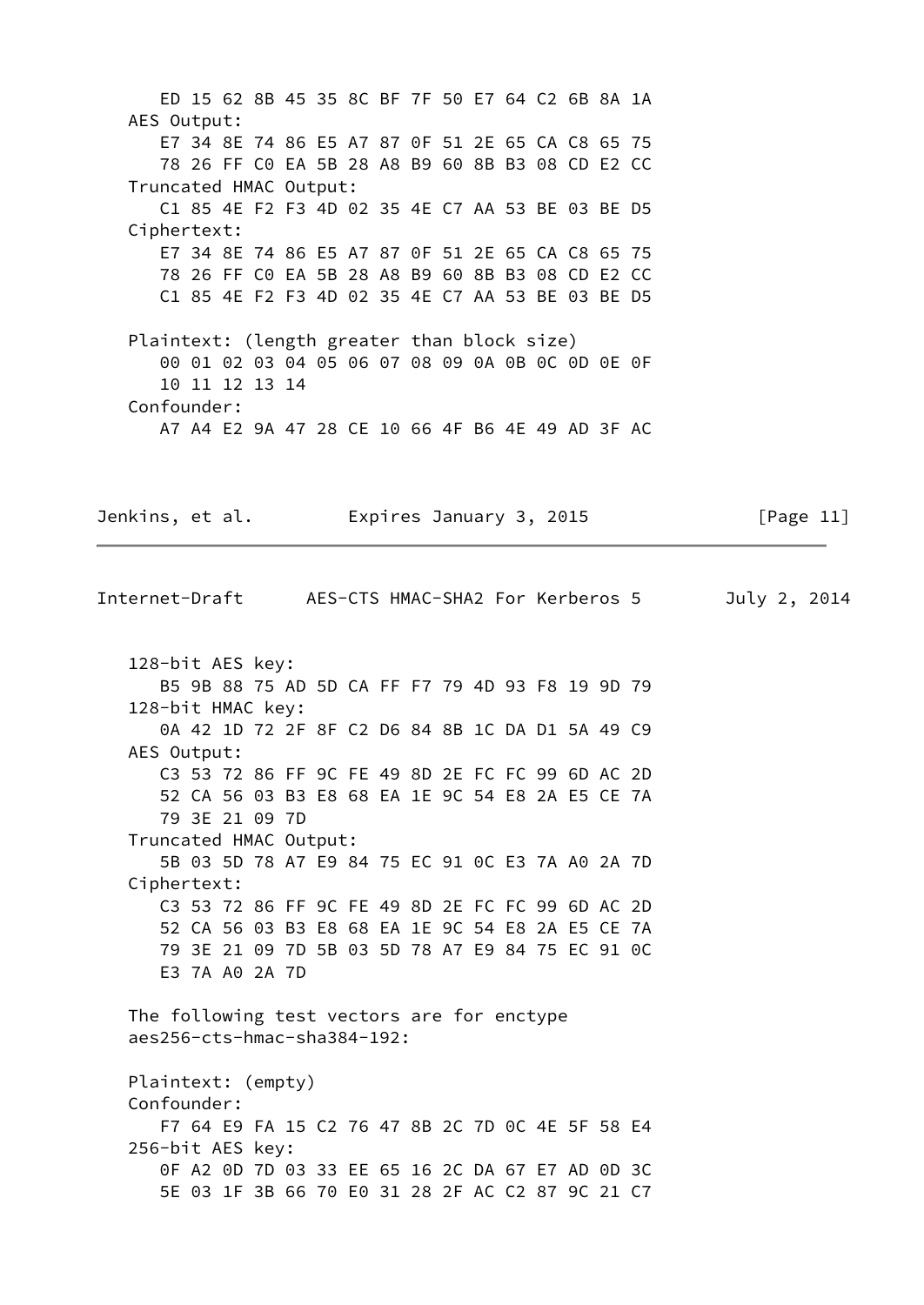192-bit HMAC key: 53 BF 30 6A 68 33 A3 25 18 FC B8 5F 63 1D 03 D5 2E E3 1B 39 75 2F 57 ED AES Output: FE 6A 55 14 F3 99 7C 8C AA F2 2D 8E EE 28 6D 7D Truncated HMAC Output: 81 1E AD AE DA 7F B9 75 AD 96 C0 07 5A 98 83 F9 AC 3A AB 06 97 FC E8 5A Ciphertext: FE 6A 55 14 F3 99 7C 8C AA F2 2D 8E EE 28 6D 7D 81 1E AD AE DA 7F B9 75 AD 96 C0 07 5A 98 83 F9 AC 3A AB 06 97 FC E8 5A Plaintext: (length less than block size) 00 01 02 03 04 05 Confounder: B8 0D 32 51 C1 F6 47 14 94 25 6F FE 71 2D 0B 9A 256-bit AES key: 47 DA 4C A2 8B D1 C1 14 D5 50 7E 55 81 86 CA 4F DB A0 DA E5 B2 4F 6D 68 89 D5 3A FB F1 D0 B8 36 192-bit HMAC key: 13 6B 5C 83 C9 53 AE 29 E2 C2 31 6A 7B 34 B8 C2 AD 26 E4 66 7F AB 42 6E Jenkins, et al. Expires January 3, 2015 [Page 12] Internet-Draft AES-CTS HMAC-SHA2 For Kerberos 5 July 2, 2014 AES Output: 14 78 CF 26 BA 5E 7D 3A 9D C7 99 7A 80 10 76 2C 74 3B D4 BC 22 EC Truncated HMAC Output: 17 2A B2 BB 12 B0 0D BE C2 BF E6 29 CF DD 62 EC 3E 45 83 8F A9 FB AE 6E Ciphertext: 14 78 CF 26 BA 5E 7D 3A 9D C7 99 7A 80 10 76 2C 74 3B D4 BC 22 EC 17 2A B2 BB 12 B0 0D BE C2 BF E6 29 CF DD 62 EC 3E 45 83 8F A9 FB AE 6E Plaintext: (length equals block size) 00 01 02 03 04 05 06 07 08 09 0A 0B 0C 0D 0E 0F Confounder: 53 BF 8A 0D 10 52 65 D4 E2 76 42 86 24 CE 5E 63 256-bit AES key: 5E A6 16 D8 FD A2 33 F1 B4 99 79 A4 B9 FA 01 D3 21 B1 3D 6F BD 6E 3B B7 2E 54 B4 85 E2 36 AF 23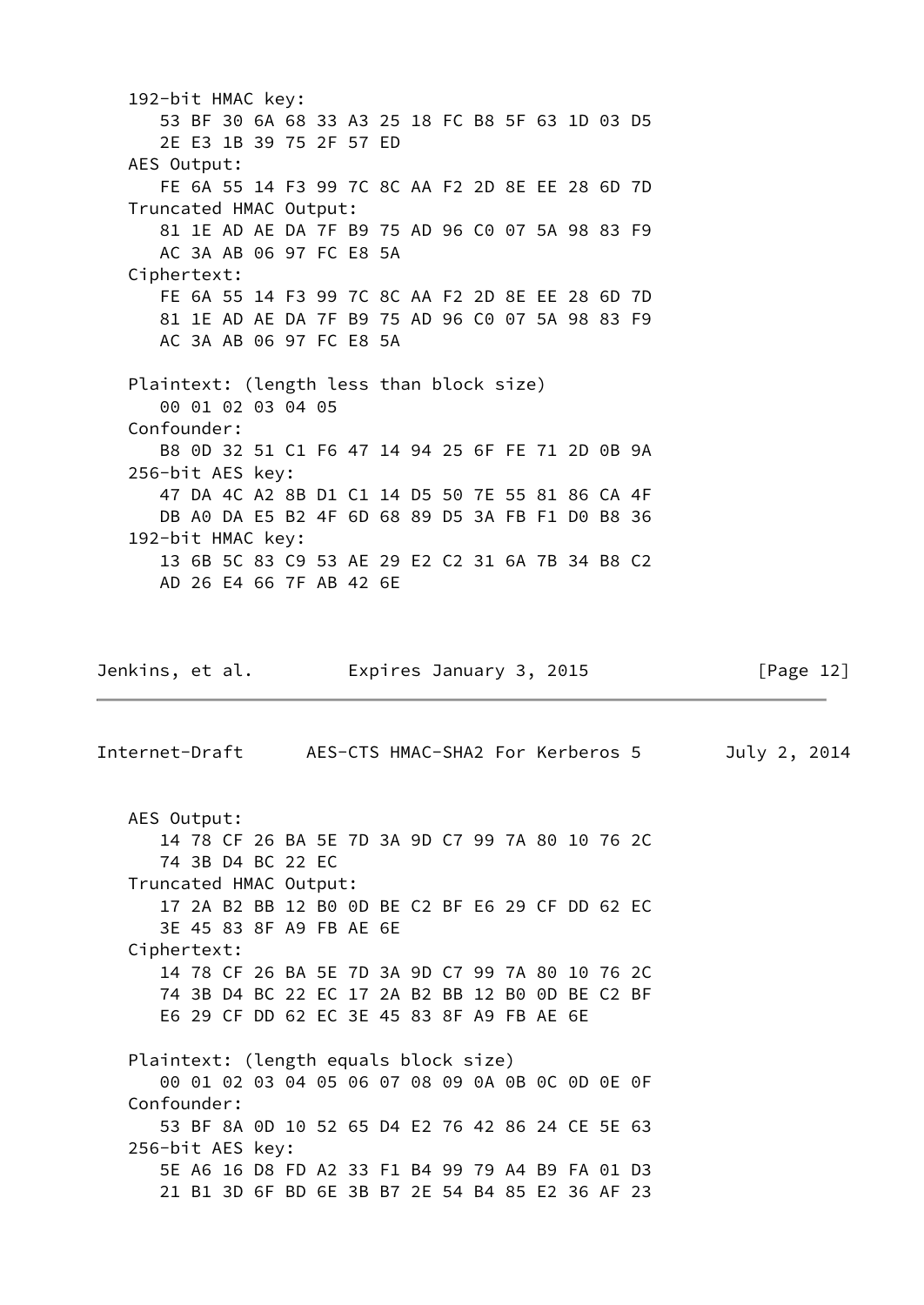192-bit HMAC key: AD D3 8D C9 86 83 C5 CC 14 E3 C7 37 EA A7 06 47 B3 19 71 0E 87 6A 38 77 AES Output: B6 0B 6A A6 00 C2 D8 4B 03 A6 1C 18 DD A7 05 F0 FE 90 B9 36 B8 8C 4F EA 06 D7 1A 99 35 75 28 60 Truncated HMAC Output: 2F E5 BD 6E 41 78 17 D6 2A D2 C9 CF 50 8D FA E1 B3 C9 6F 4B 45 C1 9B 77 Ciphertext: B6 0B 6A A6 00 C2 D8 4B 03 A6 1C 18 DD A7 05 F0 FE 90 B9 36 B8 8C 4F EA 06 D7 1A 99 35 75 28 60 2F E5 BD 6E 41 78 17 D6 2A D2 C9 CF 50 8D FA E1 B3 C9 6F 4B 45 C1 9B 77 Plaintext: (length greater than block size) 00 01 02 03 04 05 06 07 08 09 0A 0B 0C 0D 0E 0F 10 11 12 13 14 Confounder: 76 3E 65 36 7E 86 4F 02 F5 51 53 C7 E3 B5 8A F1 256-bit AES key: B3 A8 02 E3 40 61 3E F1 E0 EC E9 1A 15 7C 59 12 6F BD C4 B8 C2 4C 8D 0B 2E 5A 30 F0 1E 7E 34 88 192-bit HMAC key: FC 0B 49 9B 83 55 A3 2A C3 C9 AC B6 64 93 63 EB 5D BB A4 25 1A 75 B2 0A AES Output: 4C F9 8B 5E DA 0D 94 9F B3 8E CD 67 DE 80 0F 79 46 19 F9 EA CB 30 54 33 50 6B 9A D4 48 4B D9 5B E0 55 F5 69 EB Jenkins, et al. Expires January 3, 2015 [Page 13] Truncated HMAC Output: 7C F8 36 70 75 8C BF DA 31 3C FE F8 74 2B 11 74 14 A7 DD 12 B4 96 64 2E Ciphertext:

Internet-Draft AES-CTS HMAC-SHA2 For Kerberos 5 July 2, 2014

 4C F9 8B 5E DA 0D 94 9F B3 8E CD 67 DE 80 0F 79 46 19 F9 EA CB 30 54 33 50 6B 9A D4 48 4B D9 5B E0 55 F5 69 EB 7C F8 36 70 75 8C BF DA 31 3C FE F8 74 2B 11 74 14 A7 DD 12 B4 96 64 2E

Sample checksums: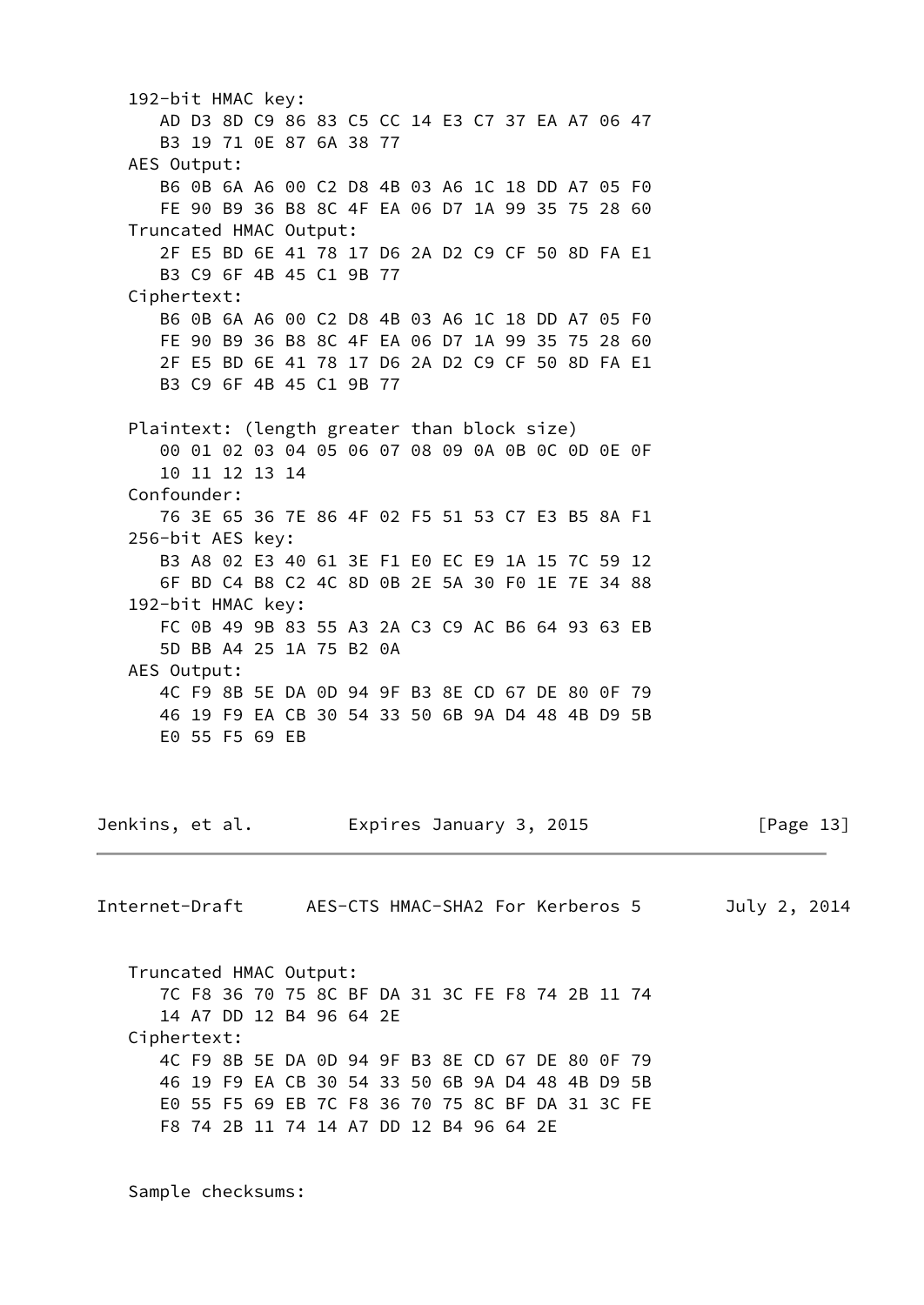Checksum type: hmac-sha256-128-aes128 128-bit HMAC key: B3 1A 01 8A 48 F5 47 76 F4 03 E9 A3 96 32 5D C3 Plaintext: 00 01 02 03 04 05 06 07 08 09 0A 0B 0C 0D 0E 0F 10 11 12 13 14 Checksum: D7 83 67 18 66 43 D6 7B 41 1C BA 91 39 FC 1D EE Checksum type: hmac-sha384-192-aes256 192-bit HMAC key: EF 57 18 BE 86 CC 84 96 3D 8B BB 50 31 E9 F5 C4 BA 41 F2 8F AF 69 E7 3D Plaintext: 00 01 02 03 04 05 06 07 08 09 0A 0B 0C 0D 0E 0F 10 11 12 13 14 Checksum: 45 EE 79 15 67 EE FC A3 7F 4A C1 E0 22 2D E8 0D 43 C3 BF A0 66 99 67 2A

-----------------

Jenkins, et al. Expires January 3, 2015 [Page 14]

<span id="page-15-0"></span>Internet-Draft AES-CTS HMAC-SHA2 For Kerberos 5 July 2, 2014

Authors' Addresses

 Michael J. Jenkins National Security Agency